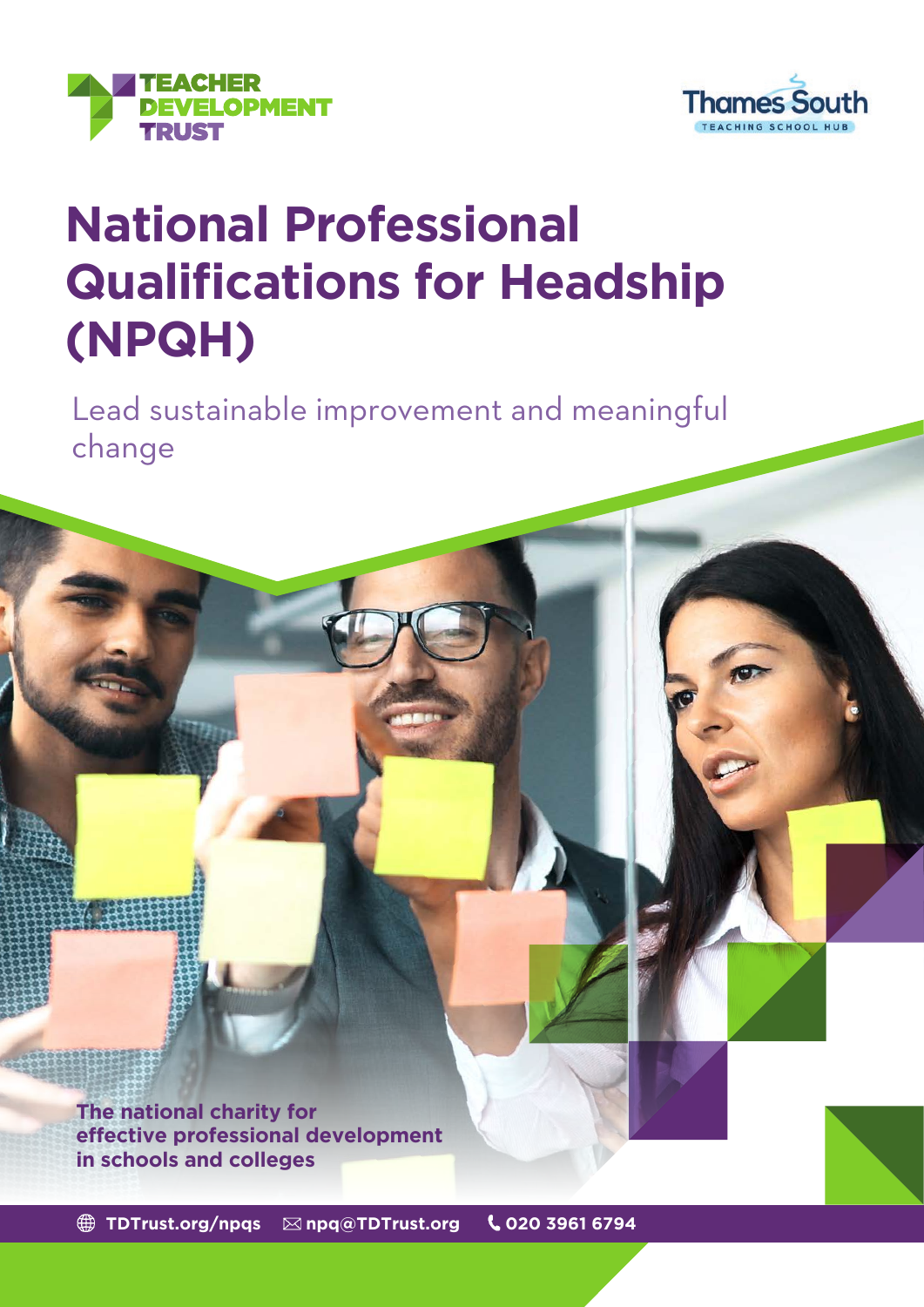## **Lead sustainable improvement and meaningful change**

- $\blacksquare$  Gain a prestigious, government-backed leadership qualification and make progress in your career
- $\blacksquare$  Grow your expertise as both a strategic and operational leader, creating a culture where pupils and staff can thrive and learn how to bring others with you on the journey
- $\blacksquare$  Learn flexibly around your job with a blend of online learning, virtual sessions and local face to face workshops
- A completely updated NPQH for those who are, or are aspiring to be, a headteacher or head of school



## **Benefits for you**

Our NPQH qualification is aligned to the Chartered College of Teaching's Chartered Teacher and Chartered Leader Status, providing a springboard for your next steps.

#### **Benefits for Participants**

- Develop expertise in the art, craft and science of school improvement through people development, working with staff, pupils, governors and the wider community to create lasting change
- A blended learning experience which fits around your role where you learn and discuss key content online – no more sitting listening to presentations for hours
- Local virtual and face to face sessions that focus on real problem-solving, creating understanding, connecting with your peers and gaining depth of understanding
- Ongoing preparation to give you confidence to pass the final assessment
- Facilitation and support from serving school leaders in outstanding schools and delivery at local venues
- A free additional support programme in your first two years of headship with online support and group coaching with other current and aspiring headteachers

*The Art, Craft & Science of School Improvement through People Development*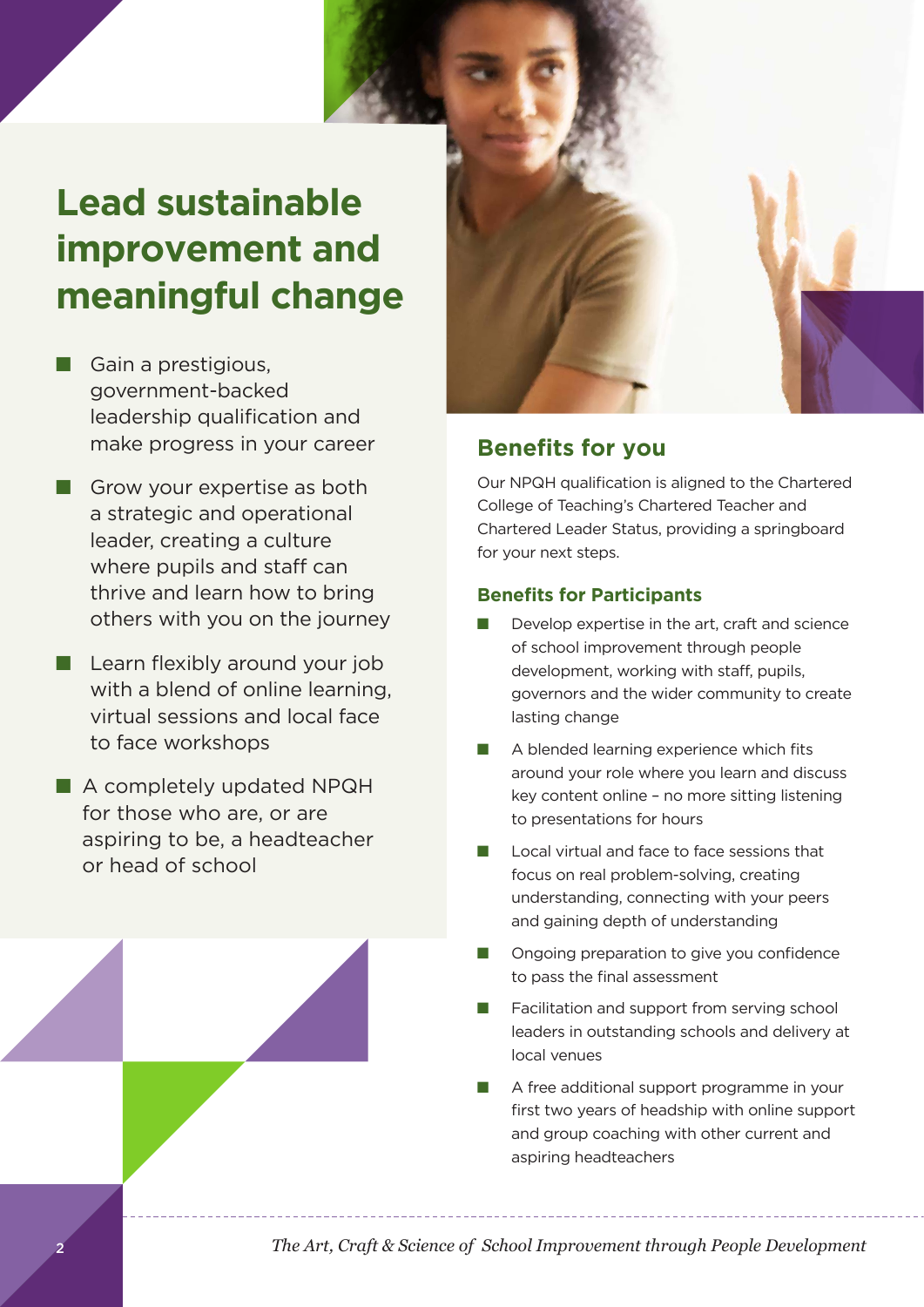

## **Benefits for your school or trust**

- $\blacksquare$  A skilful and research-informed organisational leader with the capability to lead a coherent senior leadership team
- $\blacksquare$  Practical capability to get on with the job of developing others with the skills to lead with people and teams, creating change and impact
- $\blacksquare$  A professionally aware and informed leader who can make evidence-based decisions and approach headship in an effective and efficient manner
- $\blacksquare$  The ability to review and evaluate practice in order to bring about change and get the best outcomes for young people and staff within the organisation

## **Suitability**

A completely updated NPQH for those who are, or are aspiring to be, a headteacher or head of school.

## **The course**

A 18-month blend of flexible online learning, online discussion, virtual workshops and face to face workshops. This is followed by an 8-day assessment window where you will complete a 1500-word case study assessment to demonstrate your understanding of real leadership and change.

The course covers all of the core content in the [government's Framework](https://assets.publishing.service.gov.uk/government/uploads/system/uploads/attachment_data/file/925507/NPQ_Headship.pdf) for this qualification and this is aligned with core themes around: effective communication, creating change, working with teams, managing yourself. Key areas include:

- $\blacksquare$  Strategically leading effective teaching, curriculum, assessment and culture
- $\blacksquare$  Leading effective professional development, change and implementation
- Managing a school's systems and processes, working with partners and governors